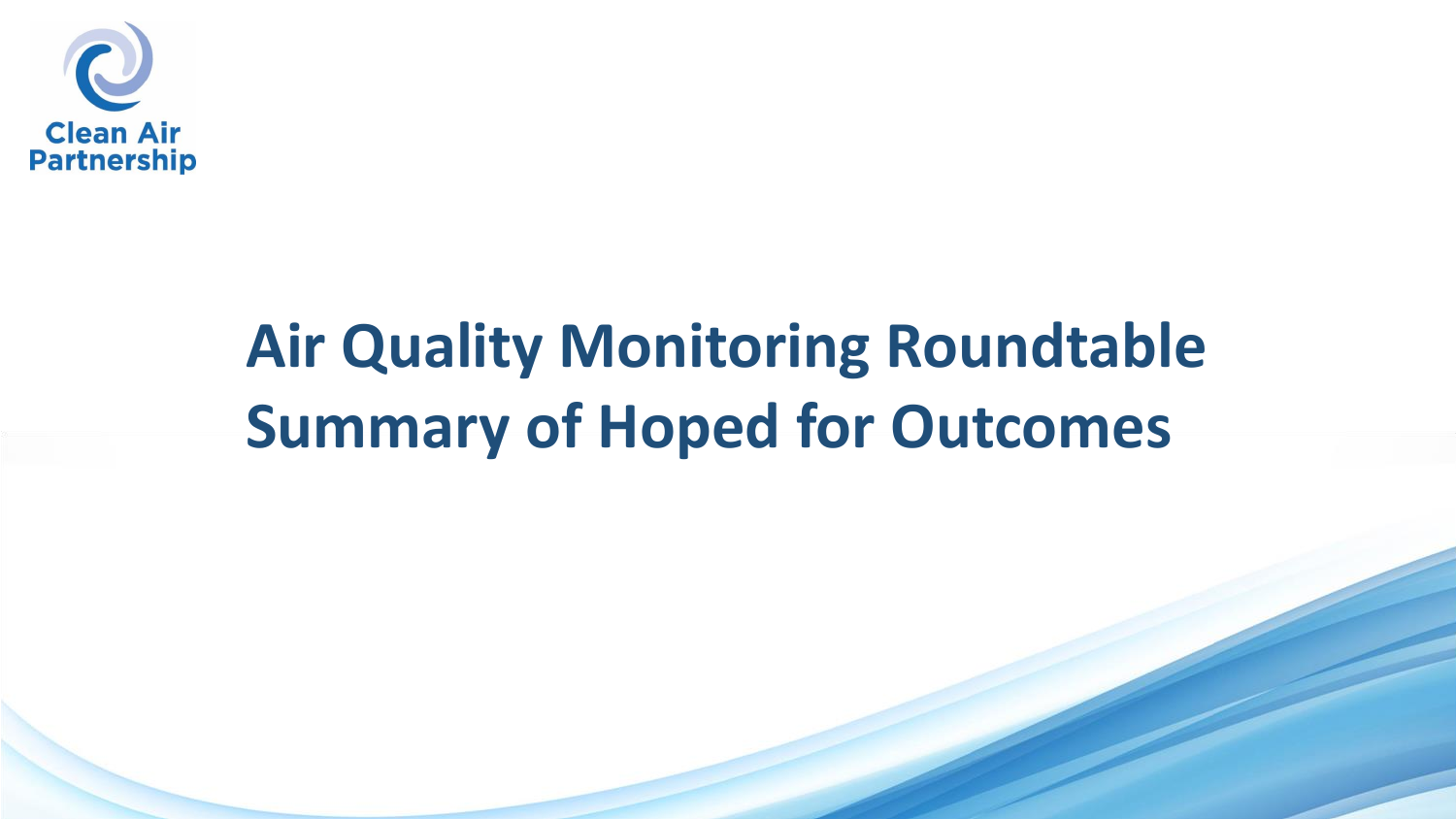

- Provincial Air Monitors 40 sites; 14 in GTHA; Few mobile monitors
- Municipal: Short term studies; neighbourhood studies; Halton Region air quality monitor (Milton); Hamilton Air Monitoring Network; Air Quality Modelling; Air Quality Monitoring to Verify Models
- Good sense of ambient air quality for the region
- **Increased need to understand variation in air quality within the community**

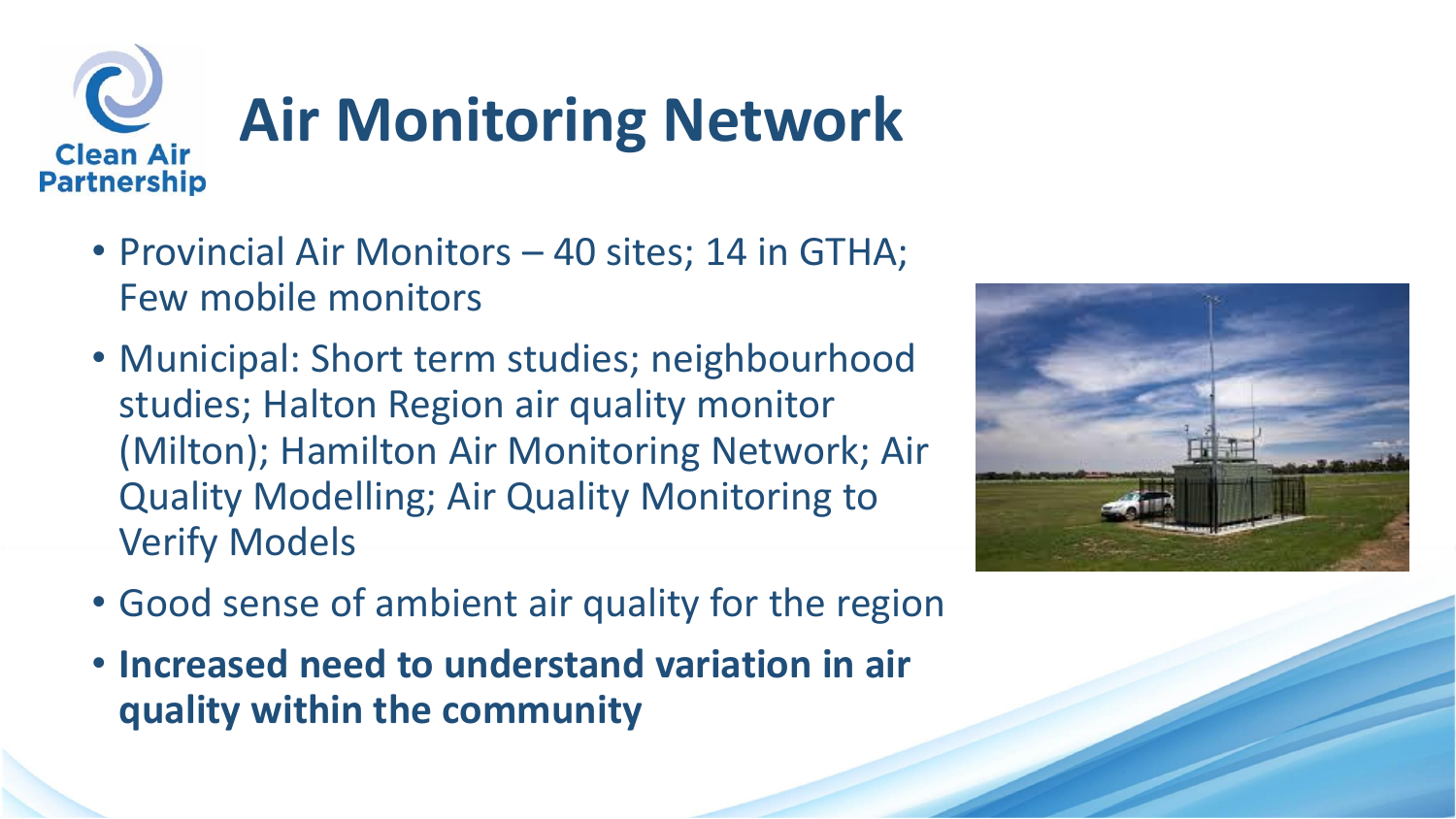

## **Air Monitoring Evolution**

- Variability in reliability and accuracy
- Range of data availability
- Many can push data in real time
- No standard protocol for evaluation
- Not generally used in government decision making
- Prices range from about 3 5K and up.
- Wireless sensor networks or Wearable monitors
- Potentially Useful for: Supplementing stationary monitors; Specific source monitoring; Personal use; Informing debate; Citizen science



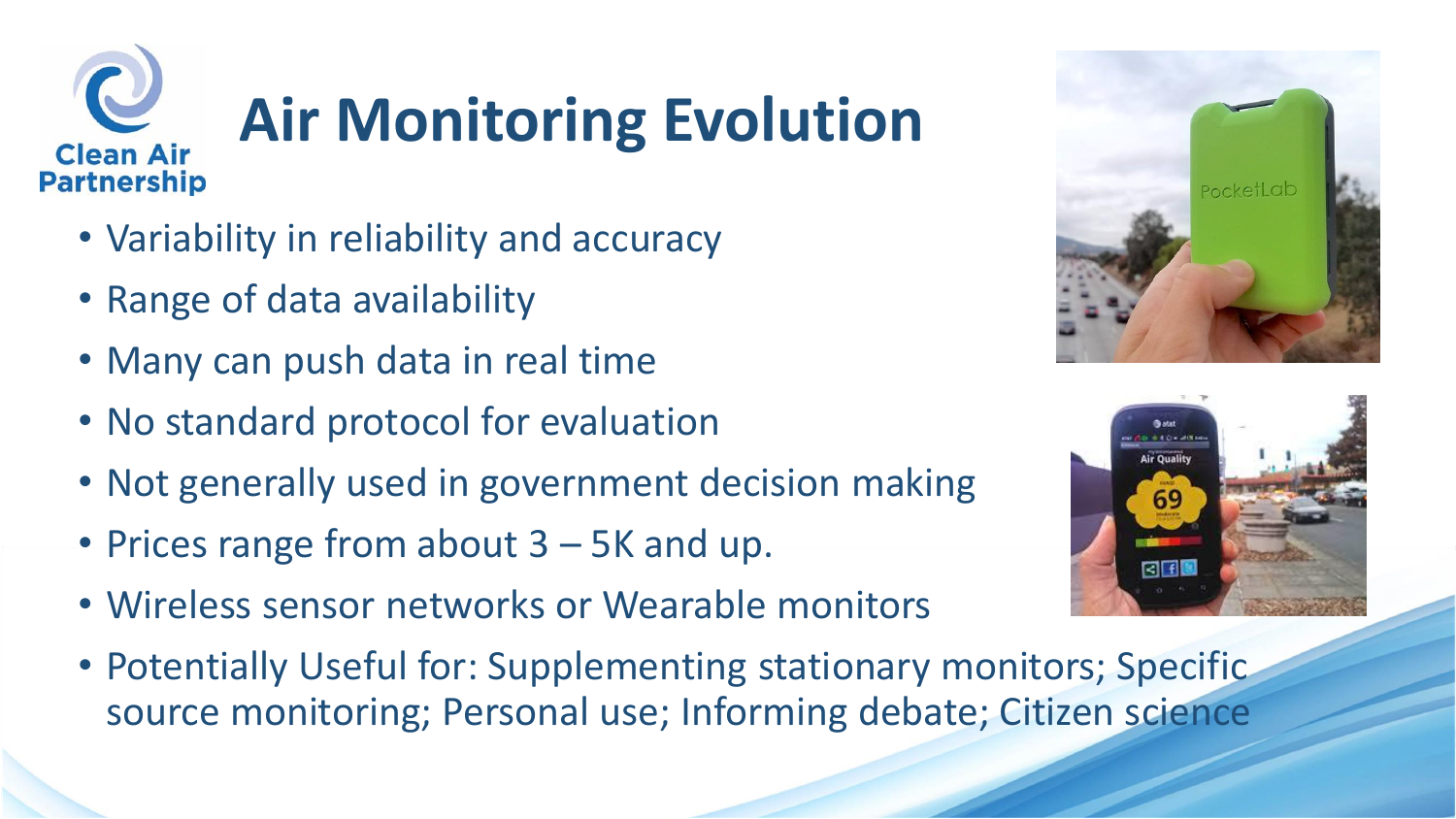

### **Main feedback from AQM RT**

- Monitoring must be accompanied by precise source appointment to create change
- Next gen monitors might help us understand impacts of site specific LU/T decisions
- Quest for perfect data may impede action
- Action is deficient because this poor air quality is not a resonant political issue
- Collaboration essential in achieving progress

**Pigeons with backpacks are tweeting about** London's notorious pollution

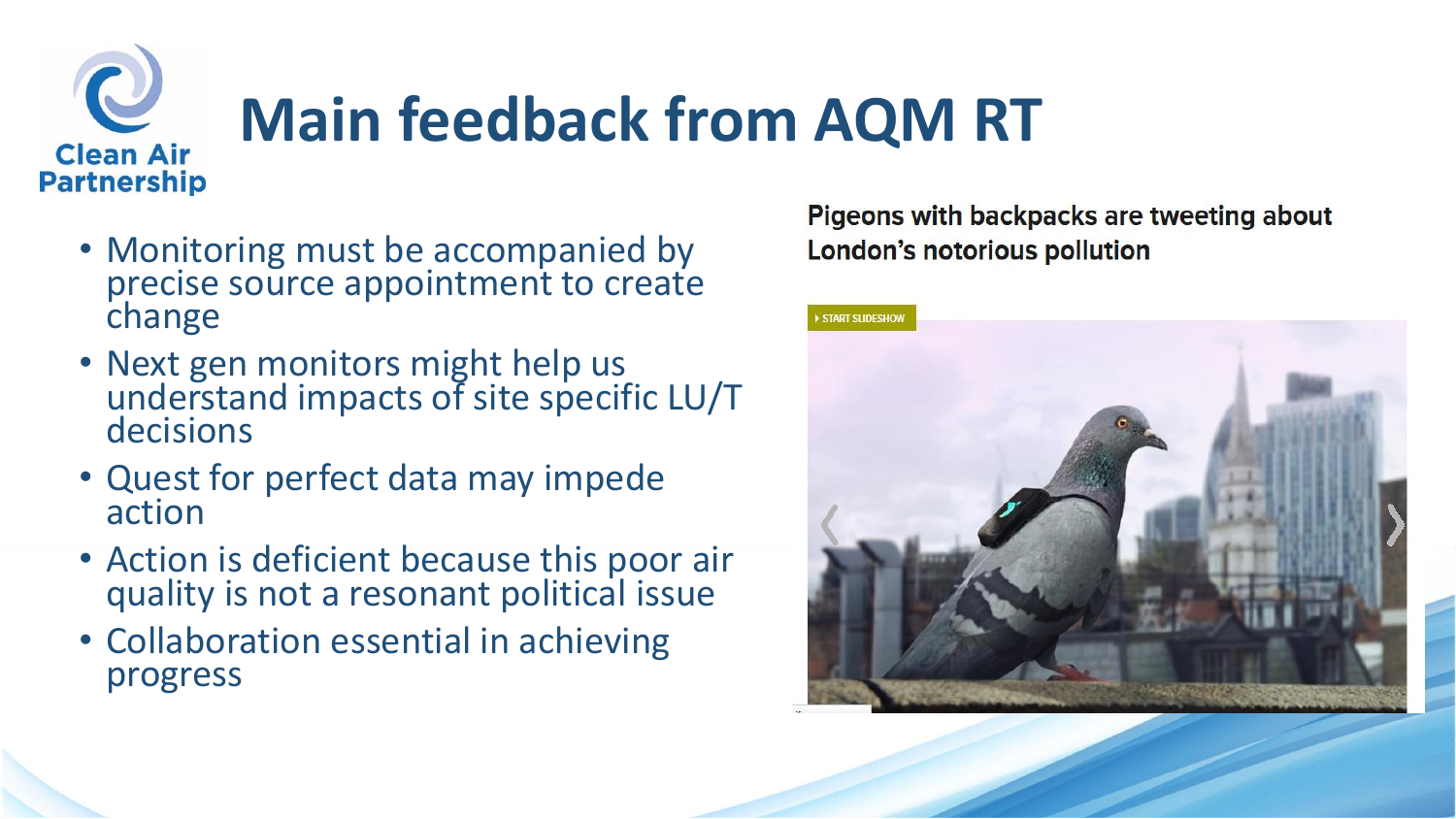#### Q **Air Monitoring's Next Objectives Clean Air Partnership**

- Understand the variation in air quality within urban areas
- Increase awareness and engagement among the public and key target audiences
- Evaluate the effectiveness of smaller scale interventions on improving air quality
- Gather information on present and future air monitoring actions being undertaken
- Solicit interest in continuing the collaboration and the format it should take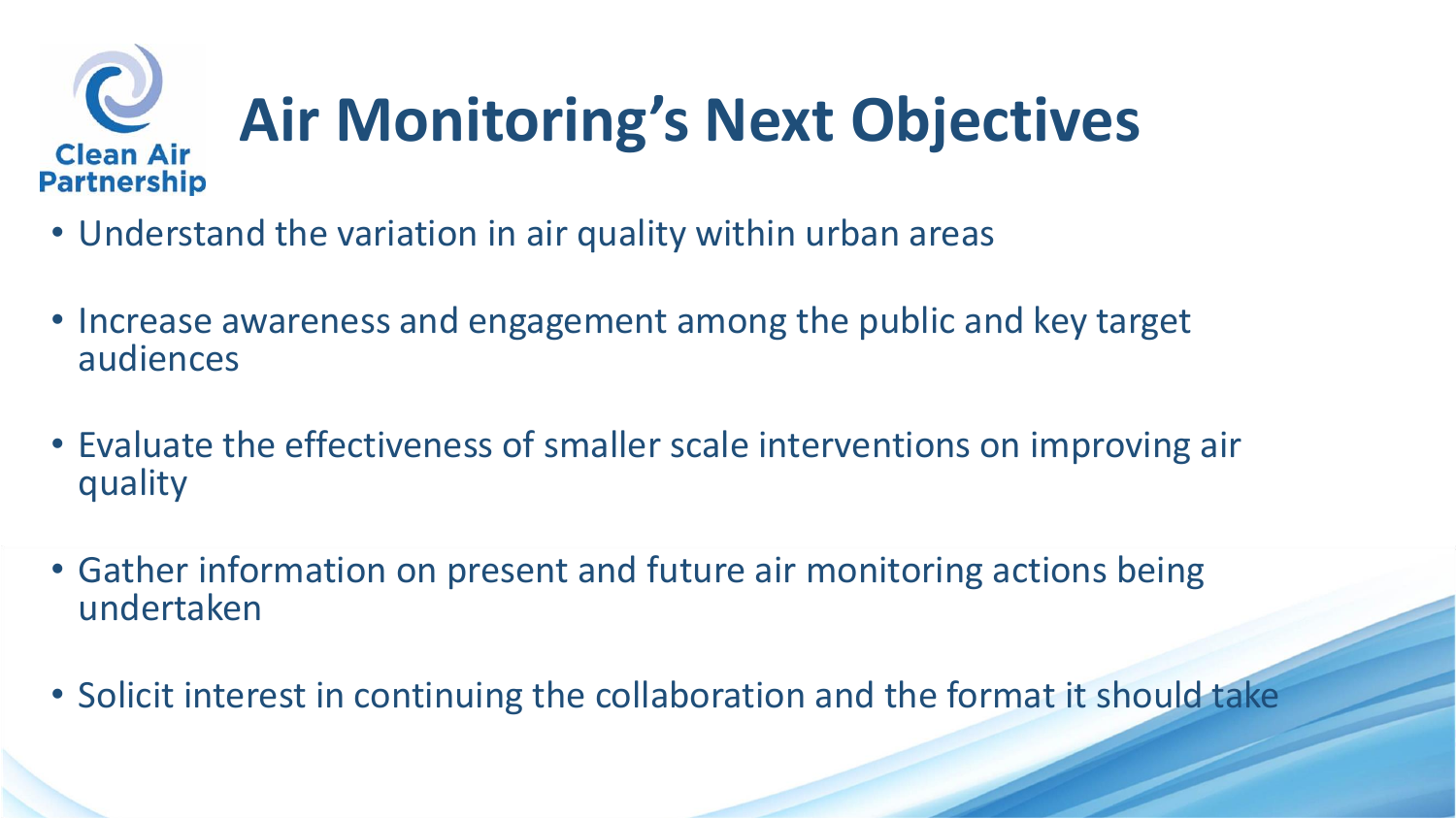

# **AQ/GHG Equipment Market Valuation**

**2016 \$5.16bn 2019 \$8.01bn**

Drivers: increased health concerns and government pollution control norms Barriers: high cost of equipment and lack of government funding for research Source: M&M (2016)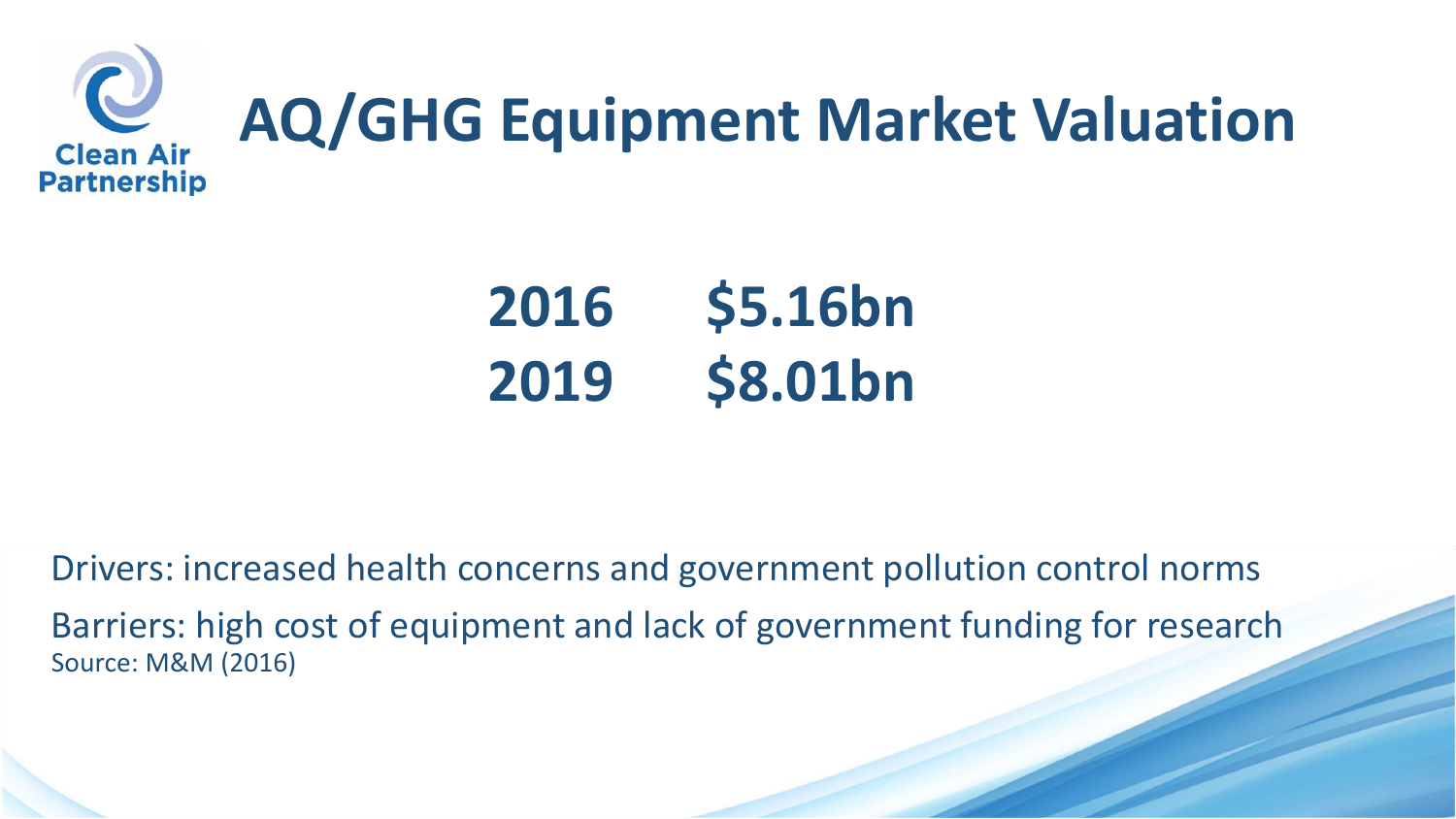

- Hoping to gather intel on interest in (as well as the feasibility of) developing a project that would develop an air monitoring/modelling framework/methodology that would enable various stakeholders to measure the results from air quality interventions in a consistent way that would enable the comparison across interventions.
- **Is that feasible?**
- **Is that of interest?**
- **If so what kind of interventions would be of interest to monitor? Road closings, parks versus arterials, intersections, land use policies (set backs), others???**
- **Other objectives that should be on the radar?**
- **If there is interest, who needs to be involved? Would likely benefit from an academic partnership?**
- **Next Steps?**